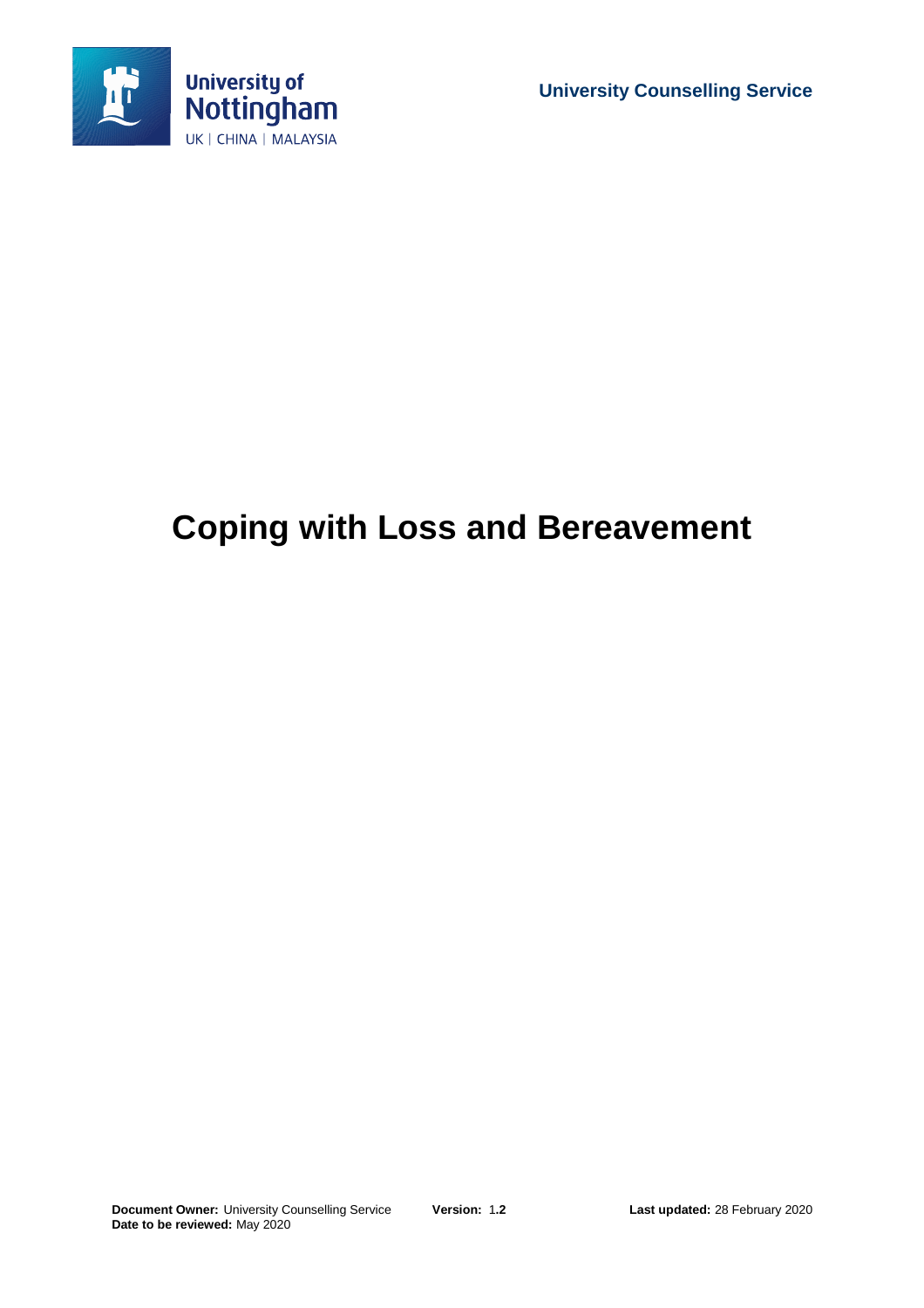# **What Is Grief?**

Throughout our lives, we all have to face change and loss. Sometimes this involves a great deal of emotional pain. It may be difficult to make sense of what is happening. Sometimes loss can undermine our sense of who we are.

The death of someone close may be the most severe form of loss, but other losses can also affect us deeply. Divorce or separation, exam failure, leaving home or university, injury or ill health, the breakdown of a friendship or of a relationship, or the death of a pet may have deep significance.

Coping with bereavement, or a major loss, can be particularly difficult when you are at university. Being away from home, at a time when you most need the support of family and friends, may leave you feeling isolated. You may feel that you do not know your new friends at university sufficiently well to share your feelings. You may think the people around you have not had similar experiences and will not be able to understand. In addition the pressure of exams and deadlines can seem relentless.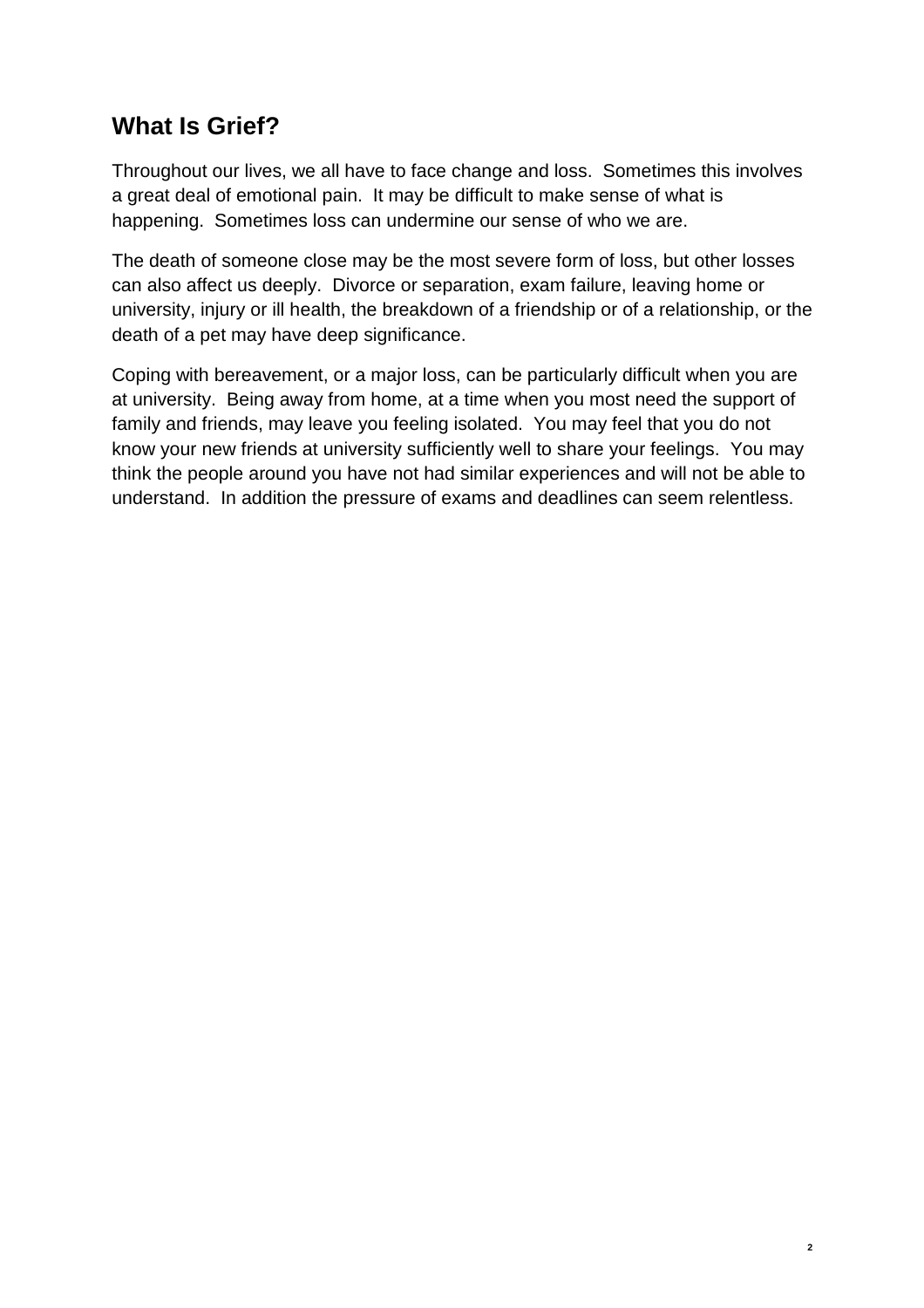# **How Does Grief Affect People?**

Grief is not a one off event but a natural process of adjustment to loss. It is rather like going on a journey that a person does not want to take. He or she may want to get it over and done with and get back to normal but it takes time. People experience a whole range of feelings in response to loss and sometimes worry that they are going mad, but these feelings are normal.

### **Shock**

Sudden, or unexpected loss may produce a state of shock as a natural aesthetic to insulate against overwhelming pain, or the person may experience:

- Tearfulness
- Physical and emotional pain
- Shivering, sweating and dizziness
- Palpitations, panic
- Sleep and appetite disturbance
- Fatigue

#### **Numbness**

He or she may feel numb and may:

- Avoid emotion
- Become withdrawn
- Feel isolated
- Feel unable to think, concentrate or make a decision
- Behave in an irrational way
- Use alcohol or drugs to cope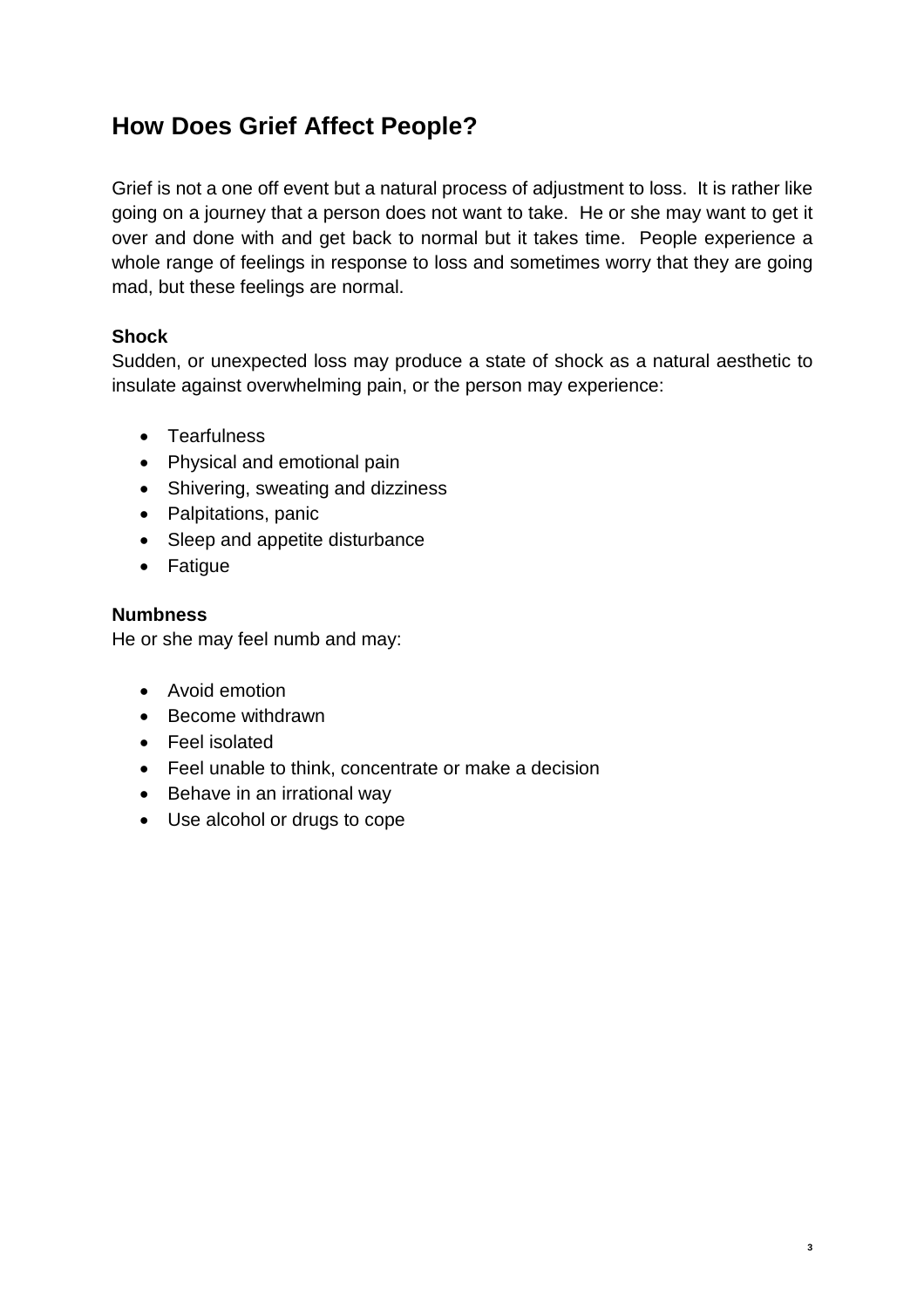### **Denial**

Denial is a normal response to loss and it may pass quickly, or last for a long time. The person may:

- Feel that "It can't be true" and "This is not happening to me"
- Expect the person who has been lost to return
- Continue to behave as if nothing has happened
- Keep busy even to the point of exhaustion
- Feel that he or she can see or talk with the person who has gone

Alternatively, he or she may think constantly about the loss.

The grieving process may be delayed, or pushed aside by other life events, only to surface, possibly years after the actual loss, taking the person by surprise.

#### **Anger**

A common response to loss or death is anger. "Why didn't someone do more?" "How could they leave me alone?" "Why me?" This can be very difficult for a person who is feeling angry and for others. But anger is a normal and appropriate response and it can be helpful to talk about these feelings.

#### **Guilt**

A person may feel guilty and may be troubled by the thoughts of "If only…" These are common feelings for people who are dealing with loss.

#### **Moving On**

At the time, the person may feel as they will never get over it. Gradually, he or she will no longer think constantly about the loss. This in itself, can feel like a betrayal.

As time passes, anniversaries and milestones in the year become less difficult. There will come a time when he or she may find a place for the person or the loss that allows him or her to get on with life. However, a significant loss or bereavement may produce profound changes in the self, in relationships with others, and with the world.

**4**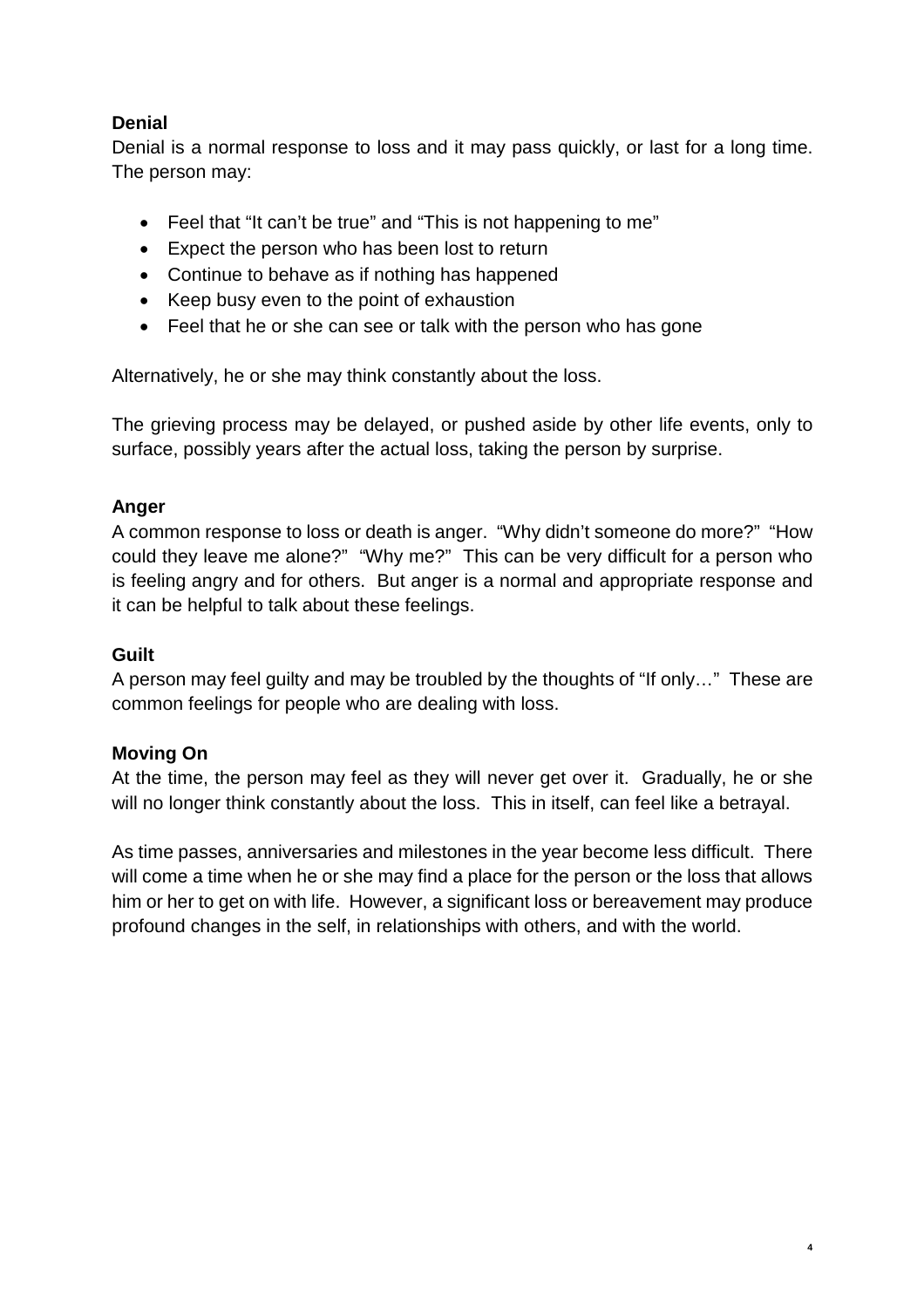### **If you have experienced a loss of bereavement**

- You may feel vulnerable and accident prone and it can be a relief to have support from family and friends.
- There are many people on the University to whom you can turn for support. These may include your personal tutor or the senior tutor in your department or school, your hall tutor or hall warden, or any other member of staff. There are other members of the University community who will offer support including the chaplains, the Students' Union welfare officer and the welfare reps in the halls of residence.
- Funerals, rituals or finding ways to say goodbye, may help you accept the reality of the loss.
- Allow yourself to feel sad, to talk about it again and again, to weep and to dream. These are all natural ways of making sense of your loss.
- If you are having trouble sleeping, don't lie in bed tossing and turning. Get up and make a drink, read, listen to the radio or finds something that comforts you.
- Ask friends and family for what you want. This may be company, a meal, to be left alone, to talk, to listen, or to just be there. People often don't know what to say or do and they may be glad to just have some guidance.
- Accept that you will be in emotional turmoil and don't make any major decisions about moving away, giving up on your course or ending a relationship while you are not quite yourself.
- Let your personal tutor, the senior tutor, or another member of staff in your department or school know if your difficulties are affecting your academic work, so they can help you with arrangements for course work or exams.
- Academic Support can also help with exam and timetable arrangements and practical support.
- There are various organisations providing advice, information and support and there is some useful information on the internet and in self-help books. Some suggestions are listed at the end of this leaflet.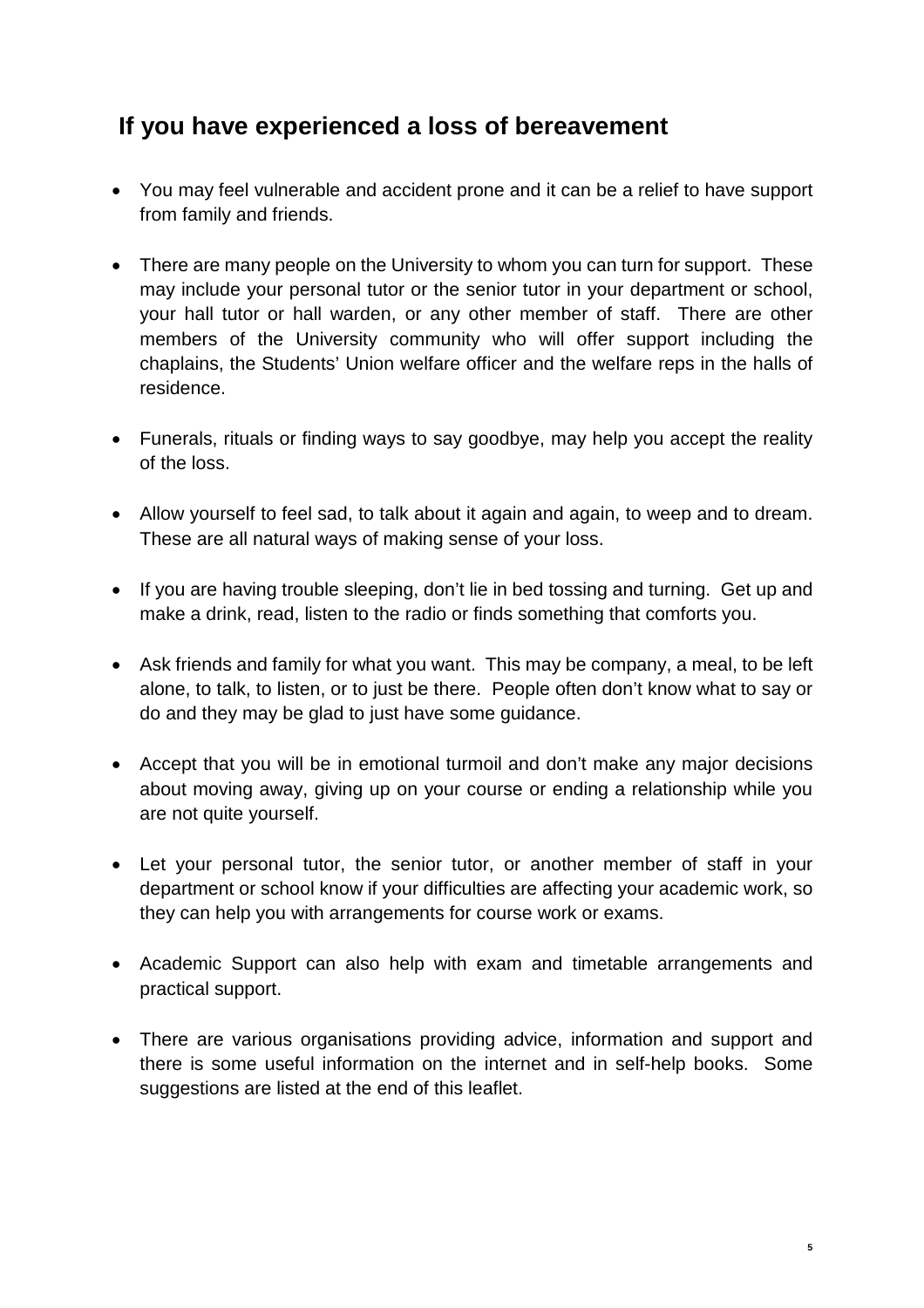### **How Can You Help Someone Else?**

- Really listening, without interrupting and without trying to offer solutions is often enough.
- Allow the person to express him or herself. He or she may want to cry or to be angry. This may feel very unconfutable for you, buy try not to distract him or her with forced cheerfulness.
- Ask the person what he or she finds helpful and respect his or her wishes, if this is possible.
- The person may initially reject your offer of help and may see to be coping well. It often takes time for the effects of loss to hit home, so do not be put off from offering your support again at a later date.
- Loss can take a long time to heal and the immediate rush of attention may quickly fade away, leaving the person feeling abandoned. Small acts of support, sustained over a longer period, may be helpful.
- If the person seems to be stuck in his or her grief, or if you are concerned, you may want to encourage him or her to seek help.
- If the person is talking about suicide, either directly or in vague terms, take it seriously and encourage them to see their GP. If this is not possible, speak to someone who can intervene. This may be a member of staff in your hall or department or school. Cripps Health Centre will provide advice or visit if necessary. You can also take our friend to the Emergency Department at Queens Medical Centre

**6**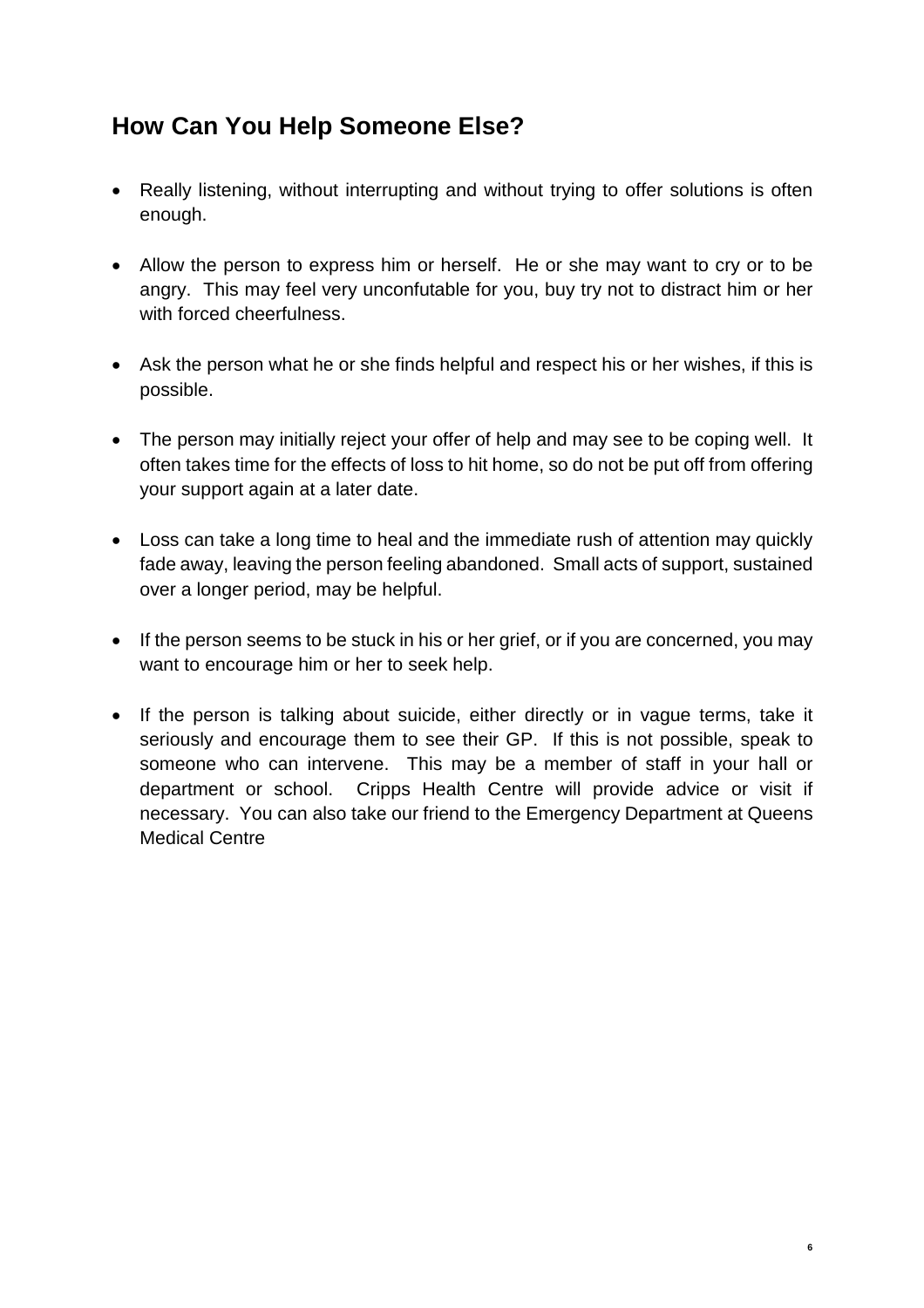#### **When Is Specialist Help Appropriate?**

Grief is a natural process and people have tremendous inner resources, which help them to cope with loss and death even in traumatic circumstances. Most people get through with the support of friends and family. Your personal tutor or hall tutor may be helpful.

However, you may be away from home or not want to worry people you know or you may feel they can't understand. Perhaps you would simply prefer to talk with someone who is not involved.

Occasionally, the grieving process gets stuck and you find that you cannot feel anything at all. Maybe the loss rekindles past hurt. You may continue to be intensely distressed after the event, or continue to have problems with sleeping, with work or relationships, with alcohol and drugs. You might find that you are thinking of suicide as a way out. In these situations, you may need to find some help.

There are resources at the University and in Nottingham, where you will find information, advice, support and treatment. The resources listed in this leaflet will help you to consider what approach might best suit you and assist you in contacting the appropriate service.

Initially, if you prefer to approach someone you know, your personal tutor, hall tutor or any member of staff can put you in touch with more specialist services.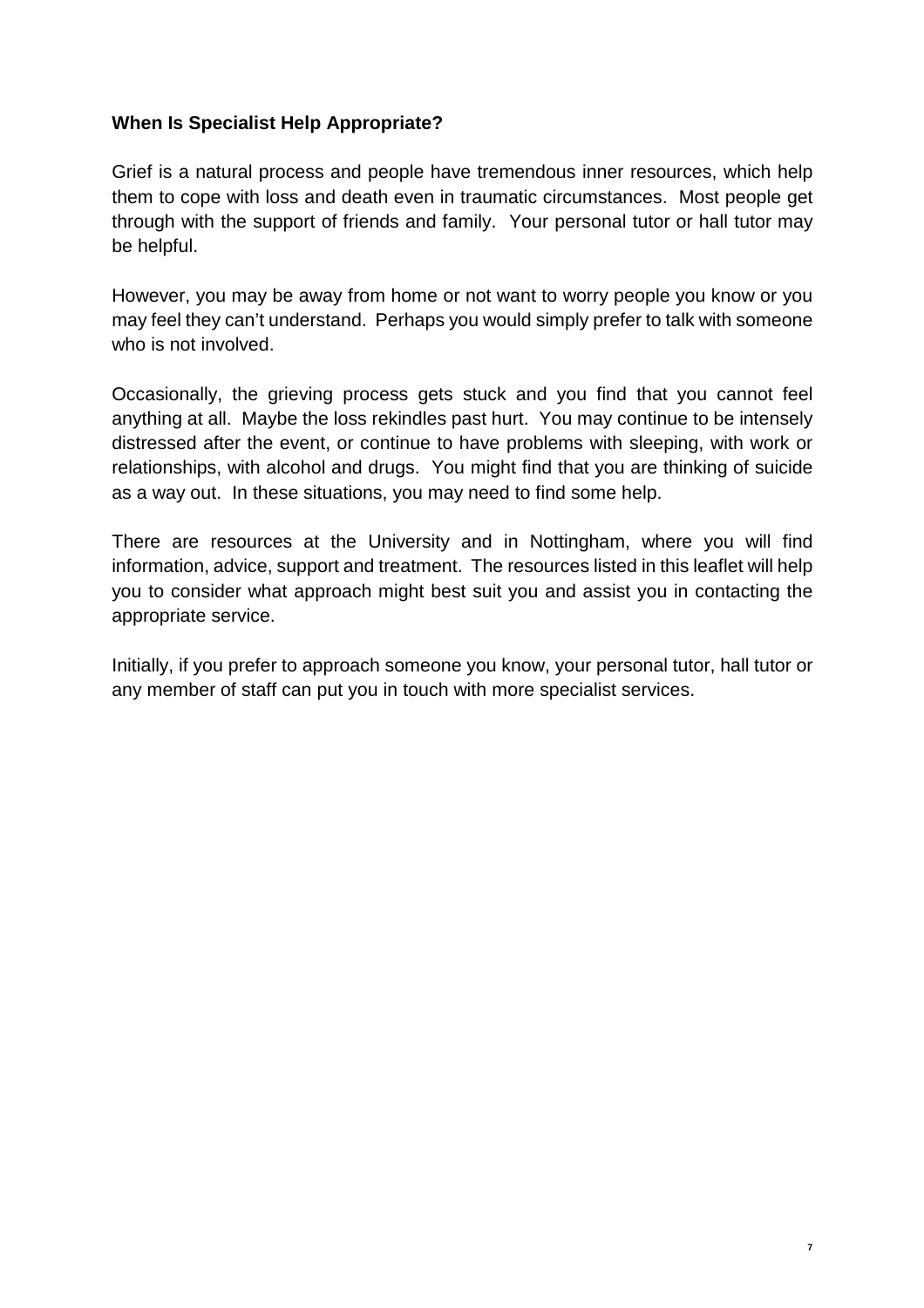# **At The University of Nottingham**

 **The University Counselling Service** offers free, confidential counselling, group therapy and workshops to undergraduates, postgraduate students and University staff. The service also offers support to those concerned about the welfare of a friend, housemate, relative or colleague. Counselling is available at University Park, Sutton Bonington, Jubilee campus and the Derby Medical School.

To arrange an initial appointment

- 1. Visit the web site at www.nottingham.ac.uk/counselling and complete the registration form.
- 2. Then telephone the Counselling appointment line on 0115 748 6344 or call into The Orchards, Building 6 on University Park.
- **Your GP** can offer you support, advice, referral to specialist help or medical treatment. If you are registered at Cripps Health Centre telephone 0115 846 8888. Out of hours calls will be referred to Nottingham Emergency Medical Services.
- **Academic Support** offer advice, practical help and support to individual students experiencing study issues, in addition to assisting students with dyslexia or a disability. They also offer a range of workshops and groups throughout the academic year. **www.nottingham.ac.uk/academicsupport or contact your local Student Services Centre www.nottingham.ac.uk/studentservices**
- Each school appoints a **Disability Liaison Officer (DLO)** to provide advice and guidance for students and members of staff, about disability issues and to offer support. For further information, visit the web site at: https://bit.ly/3aF6oWS
- **The Chaplains** offer spiritual and emotional support and guidance, to students and staff of all faiths or none. Contact the chaplains on University Park **,** Jubilee or Sutton Bonington **https://www.nottingham.ac.uk/chaplaincy 0115 951 3931**
- **The Students Union Advice** can help students with information, advice and representation around all aspects of student welfare and education such as financial housing and course issues www.SUAdvice@nottingham.ac.uk 0115 846 8730 Portland Building C Floor.